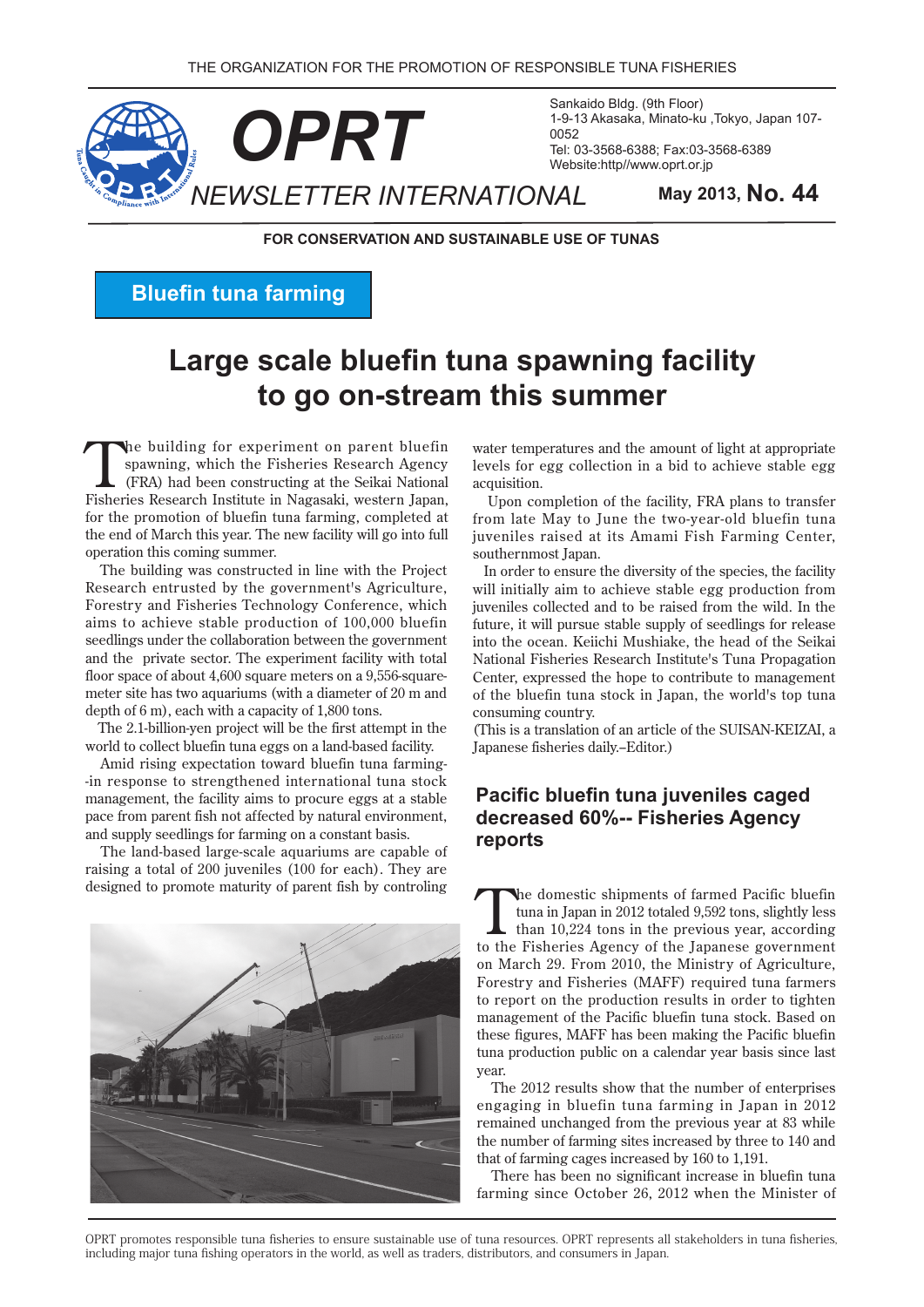Agriculture, Forestry and Fisheries issued instruction to the effect that the scale of bluefin tuna farming sites and cages should not be expanded from the current level, in accordance with the management measures of the Western and Central Pacific Fisheries Commission (WCPFC).

The shipment volume of farmed bluefin tuna in 2012 totaled  $176,000$  fish, which was a decrease of  $14,000$  fish from the preceding year. Of this amount, 168,400 fish were derived from wild seedlings while 7,300 were taken from artificial seedlings. The shipment volume was 9.592 tons. down 623 tons-9,348 tons from the wild seedlings and  $244$ tons from artificial seedlings.

On the other hand, fish transferred into cages largely decreased as the catch of juvenile bluefin tunas saw poor catch on a nationwide scale, in a trend that continued from 2011. The number of fish transferred in 2012 decreased from  $752,000$  in  $2011$  to  $474,000$ . Notably, wild seedlings decreased from  $539,000$  fish in  $2011$  to  $206,000$  fish, while artificial seedlings showed a slight increase from 214,000 fish to  $268,000$  fish.

The decrease does not immediately affect the shipment volume as farmed tunas are shipped after 2-3 years of farming period. But it remains to be seen how the shortage. in cage transfer last year would affect the shipments in next year and afterwards.

### **Status of tuna resources**

# **is skipjack resource in the Western and Central Pacific ?sustainable**

### **--Fisheries Research Agency's report on the Status of International Resources in** FY2012"--

Japan's Fisheries Research Agency (FRA) recently<br>published its fiscal 2012 (April 2012-March 2013)<br>report on "the Status of International Resources,"<br>in which it summarized the latest stock level, trend and apan's Fisheries Research Agency (FRA) recently published its fiscal 2012 (April 2012-March 2013) report on "the Status of International Resources," management measures concerning 41 fishery resources including tunas which require international management. Our interest goes to tuna species in the Western and Central Pacific Ocean (WCPO). Will the skipjack, which has shown a rapid increase of catch volume in recent years, be able to sustain under the ever increasing fishing pressures? What will happen to the state of bigeye tuna, for which overfishing is taking place? In what follows, we present an excerpt of the portions of the report pertaining to those tuna species, together with bluefin and southern bluefin tunas--the two species whose stock levels were assessed as being at low levels.

#### **skipjack WCPO**

The overall catch of skipjack in the WCPO in 2011 stood at  $1,557,000$  tons, accounting for 87% of the total catch in the entire Pacific at 1.87 million tons. By type of fishing method, the catch by purse-seine fishing accounted for 77% (preliminary figures), with that of pole-and-line fishery standing at about 13% and that of the remaining fisheries at 10%.

The catch volume in the WCPO, which had stayed at around 400,000 tons by the 1970s, increased to nearly one million tons in the 1990s, further rising to  $1.2$  million tons in  $2002$  and reaching 1.8 million tons in  $2009$ . In  $2011$ , though, the catch receded to 1.56 million tons. At present, the stock is being caught at a medium level, with fishing mortality rate staving at a sustainable level. However, high-level catch of skipjack in the tropical area is causing contraction in the distribution of its stock.

Amid drastic changes in the fishing mortality rates and stock indexes related to maximum sustainable yield  $(MSY)$  in recent years, the increasing trend in fishing effort should be closely monitored. Further increase in the purse-seine fishing efforts will allow only minimal increase in the catch from the long-term viewpoint but will also cause increase in the fishing mortality of bigeye and yellowfin. This aspect should be duly considered in the management of overall fishing efforts in the WCPO.

#### **WCPO** bigeye tuna

The catch of bigeye in the Pacific increased at a gradual pace from around  $120,000$  tons in early 1980s, with the catch staying at around  $250,000$  tons since  $2000$ . The catch of the Pacific bigeye in  $2011$  was  $235,266$  tons, the lowest level in the past decade. Of this amount, the catch in the WCPO accounted for  $159,479$  tons (or about  $68\%$ of the catch in the entire Pacific). The MSY of bigeye in the WCPO is estimated at 74,993 tons, while the catch in recent years largely exceeded that level.

It should be concluded that, even assuming that the recruitment has been high in recent vears, the recent catch level cannot be sustained for a long period of time. The Western and Central Pacific Fisheries Commission (WCPFC) decided to develop within 2013 a plan to dissolve overfishing and recover the stock in the five year period from 2013 to 2017.

#### Pacific bluefin tuna

The catch of this species in the recent five years stayed between about  $18,000$  tons and  $25,000$  tons. The stock is on a declining trend. The parent biomass in 2010 is close to the lowest level vis-a-vis the 1952-2010 biomass. There is expectation that the stock will increase in a medium- and long-term range if the management measures of relevant regional fisheries management organizations–WCPFC and the Inter-American Tropical Tuna Commission (IATTC)are strictly implemented.

#### **Western Atlantic bluefin tuna**

The world's catch of this species in recent years stands between  $1,600$  tons and  $2,000$  tons. The stock trend indicates that the parent biomass is at a low level but tends to increase. The number of recruitment has been stable at a low level. If the International Commission for the Conservation of Atlantic Tunas (ICCAT) maintains the quota of  $1,750$  tons, which it adopted at its  $2012$  annual meeting, the 2003 excellent year class will support the parent biomass, providing a prospect for the increase of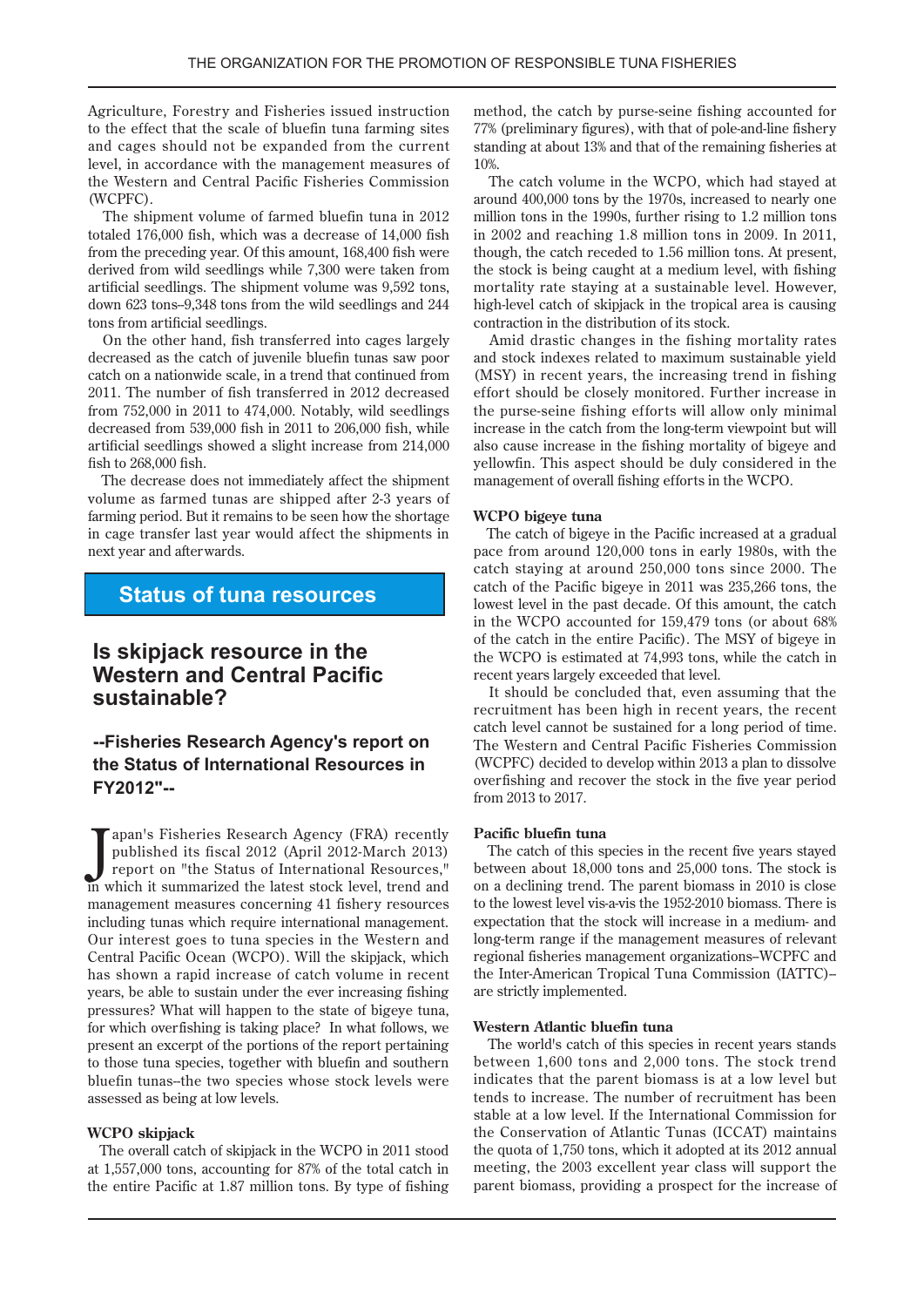the stock in the future.

#### **Southern bluefin tuna**

The world's catch of this species in recent years stands between  $9,296$  tons and  $11,395$  tons. The parent biomass remained unchanged in recent years. The number of immature fish is increasing and the possibility for future increase of parent biomass is high.

# **CITES**

### **CITES** decides to include sharks in **Appendix II--Voice of opposition not heard**

t its 16th meeting of the Conference of Parties held in Bangkok March 3-14, the Convention on International Trade on Endangered Species of Wild Fauna and Flora (CITES) decided to include Oceanic Whitetip Shark, three species each of Hammerhead Shark and Porbeagle in its Appendix II requiring exporting country's certificate in international trade.

The proposals for inclusion of those species were adopted despite the opposition from some members that  $(1)$  it is appropriate to leave their management to regional fisheries management organizations (RFMOs) because management measures have already been in place at relevant RFMOs and (2) there is no evidence that shows current international trade is affecting the species.

During the meeting, several Contracting Parties tabled proposals intending to limit the use of the secret ballot system. But all these proposals were rejected and the current system was maintained, allowing small countries hold fast their will without succumbing to the pressures from powerful countries and environmental NGOs.

The next CITES meeting will be held in South Africa in 2016.

# **Dr. Miyake's Tuna Chat**

### **Four revolutions in tuna fisheries**

#### **Dr. Makoto Miyake Visiting Researcher at the National Research Institute of Far Seas Fisheries**

**has y industry fisheries** industry has evolved, continuously seeking higher fishing efficiency whilst maximizing profit. Such an evolutionary progress has been achieved by the constant evolved, continuously seeking higher fishing Lefficiency whilst maximizing profit. Such an evolutionary progress has been achieved by the constant efforts of fishers and technological people. In the recent history of tuna fisheries, there were several milestones in their development

The first turning point refers to development of purse seiners. It occurred in the eastern Pacific Ocean in the

1960s. Off the US west coast, baitboat (pole-and-line) fishing had been har vesting tropical tunas until that point. In the late 1950s, hydraulic power block was invented, which generated development of the modern purse seiners in the early 1960s. Because of its very high efficiency, purse seiners rapidly replaced baitboats. The further development of purse seiners



was accelerated with the increase of their fish holding associated tuna schools. As a result, the harvest level, as capacity and with the start of setting nets on dolphinwell as catch per unit of effort, jumped up.

The second important development is the conversion of the distant water longline fleet to a "sashimi" fleet. It occurred just around the same time in the 1960s. The invention of the super freezer (of a temperature below minus 40 degrees in centigrade) made it possible to provide tuna caught and frozen by the longliners to the "sashimi" market. Accordingly, almost all the distant water longliners started fishing tuna for the sashimi market, instead of fishing tuna for the canning industry. This change brought a very significant increase in the unit value of the catches and hence profit of the longliners.

The third milestone is the development of deep longlines. In the 1970s, longliners started to set lines at a much deeper layer than the traditional depth, targeting large bigeye tuna, which have higher unit value in the "sashimi" market. This is not as revolutionary as the other developments but it did change the longline operating procedures completely, including the use of at-<br>sea transshipers.

The fourth revolution is the adoption of fish aggregating device (FAD) in the early 1990s. This technique was developed from fishing on tuna schools associated with natural floating objects. This fishing method evolved very rapidly, together with high technological innovations  $(e.g.$  sonars, satellite positioning, etc.) making purse seiners super-efficient, and markedly changed the catch compositions in regards to species and size of fish.

It is interesting to note that these four major changes increased the profits of these fisheries to a great extent. However, the two revolutions in purse seine fishery increased its efficiency but not values (per unit of weight) and increased an impact on the tuna stocks. The other two revolutions in longline fishery have not increased its efficiency but the value of its products and contributed for higher utilization of the tuna resources.

We should remember that the changes in fisheries are not limited to the improvements of profitability and/ or efficiency but that there are many factors which reduce them. They are, for example, fishery regulatory measures, adoption of mitigation methods of by-catches and ban of drift gillnets. The fishery is maintained through a balance of these opposite impacts on the profit fishers of

What would be the next revolution? Hopefully, that would be the one to improve values of products. Is tuna farming the next revolution?